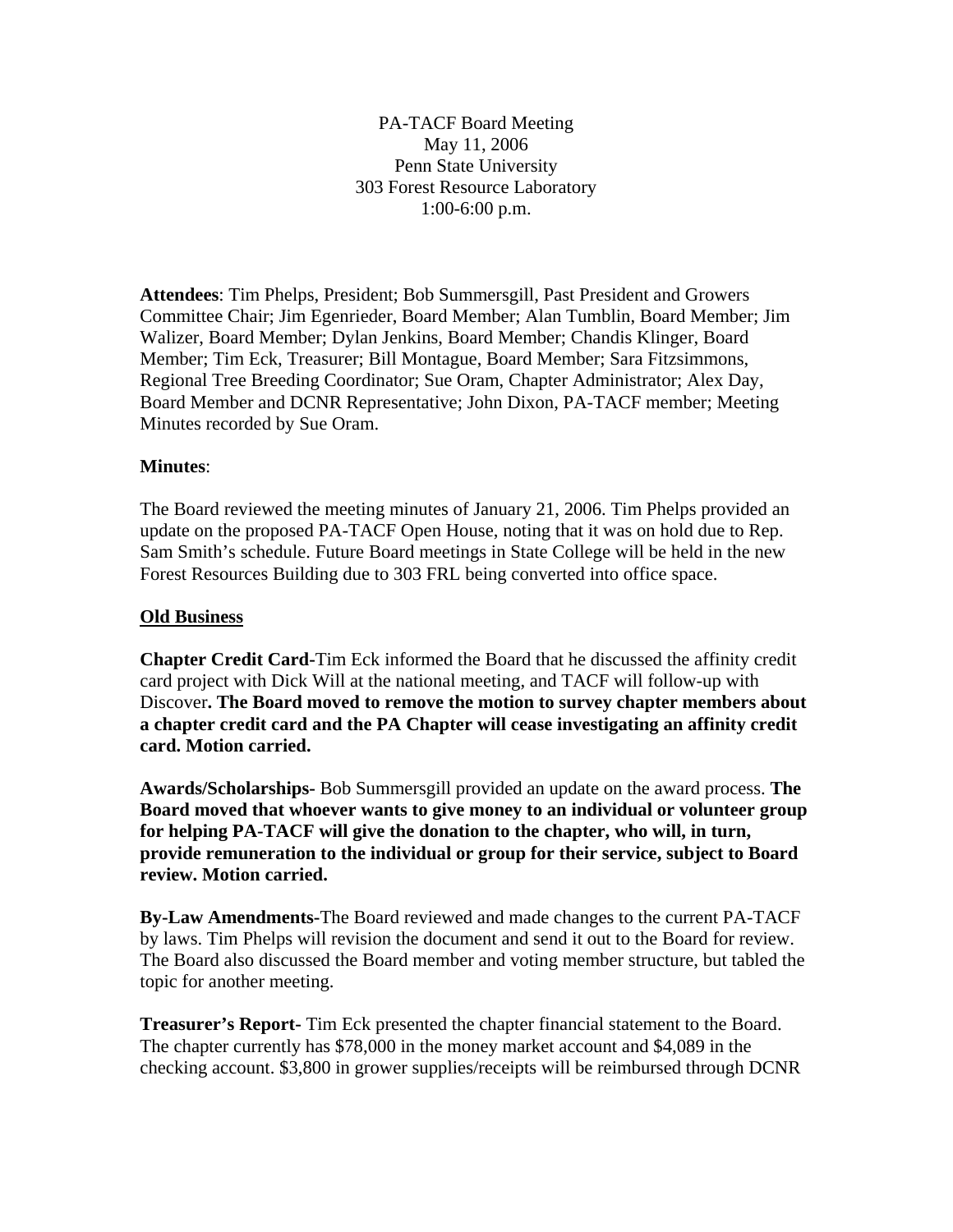grant money, instead of the Hardwood Forest Fund. The chapter budget will be discussed at the next Board meeting in the fall.

**Vehicle Fund Report**- As of July 1, the chapter will have \$15,000 in an account for a vehicle for the Tree Breeding Coordinator. The chapter is requesting \$5,000 from Norcross Wildlife for the additional funds.

## **New Business**

**Vice President Appointment**-Due to the recent Vice President Position vacancy, **the Board moved to confirm Chandis Klinger as Vice President of PA-TACF. Motion carried.** 

**Elections-**There are 4 Board member positions and a Vice President position on the upcoming ballot. Bob Summersgill (Nominations Chair) will work with Jim Egenrieder and Tim Eck to solicit names for nominations. Election ballots will be printed by the end of July.

**Grants Committee Chair**- The Board noted the need for a grants committee chair, who would set priorities and coordinate grants. Armstrong Industries and Alcoa are the only two organizations currently on the "grants list." Alex Day suggested joining PANO (PA Assn of Non-Profits) to utilize their grant training and membership benefits. Centre County RSVP (Retired Senior Volunteer Program) and SCORE (Senior Corp of Retired Executives) were also mentioned as possible resources,

## Cost Overruns at March 11 Meeting-**The Board moved to reimburse Bob Summersgill for \$40.28 meeting expenses in New Jersey, March 11, 2006. Motion carried.**

**Event/Activity Form-** The Board discussed the usefulness of a proposed event tracking form, which would be used to compile data for the Annual Fall meeting. It was agreed that tracking volunteer hours and audiences was important for grants; however, many growers already keep a log book of hours and activities. Jim Egenrieder noted that the Master Gardener program has an automated system of activity tracking. PA-TACF will review the existing forms to avoid redundancy.

**Events-**The Board agreed that the recent Fairi5/25/2006e Festival at Spoutwood Farm was not a good match for PA-TACF. The following events were reviewed:

- Cambria County Fair June 23. The Board agreed not to participate in the fair this year. Bob will contact Vince Golden and let him know.
- Festival of Wood, Grey Towers National Historic Site, August 12-13. Bob Summersgill will coordinate the event.
- Ag Progress Days, Rock Springs, PA, August 15-17. Tim Phelps will coordinate the event.
- Get Outdoors Day, Little Pine State Park, September 16. Bill Montague will coordinate the event.